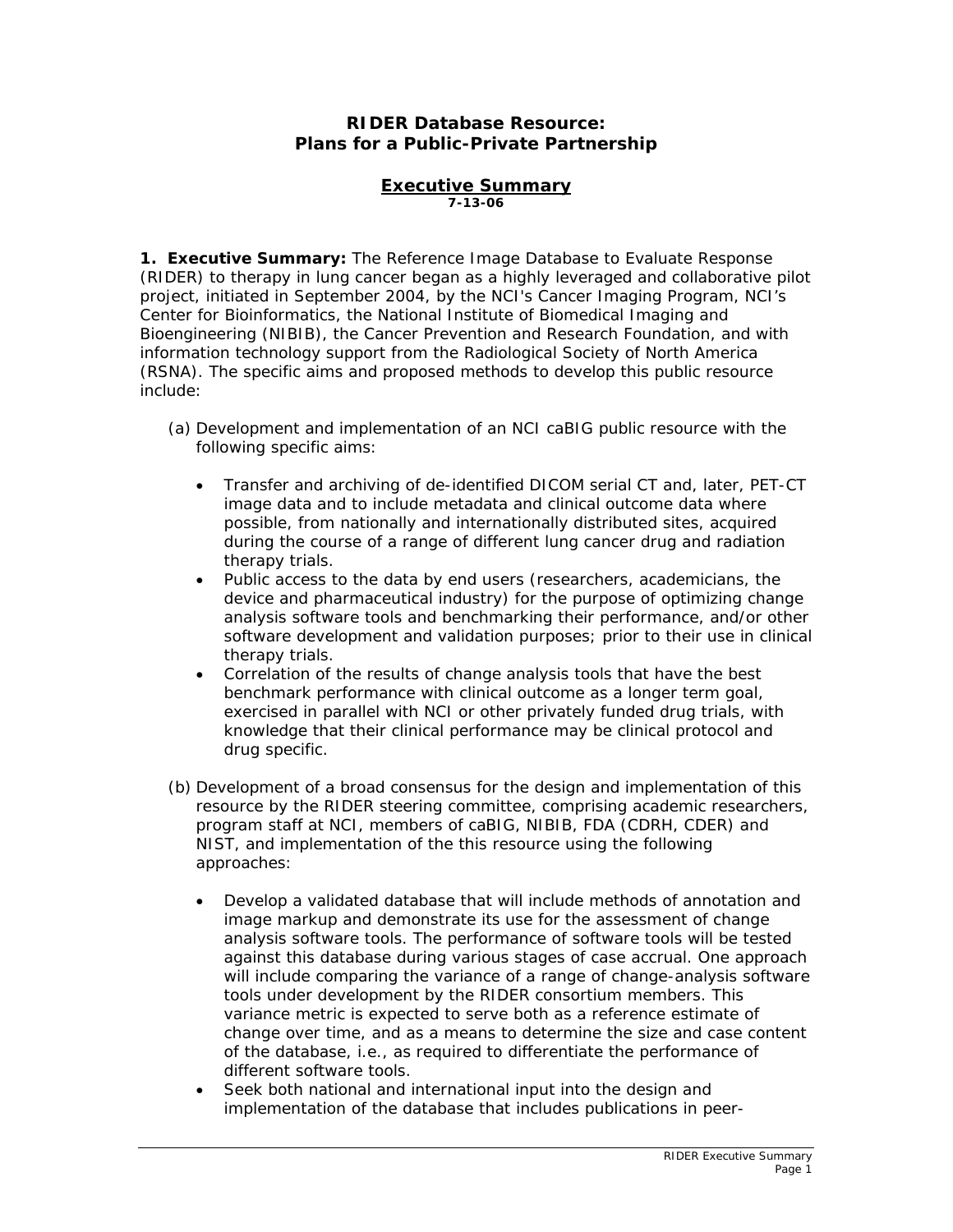reviewed scientific journals and presentations at national and international scientific meetings, including RSNA, ACR, SPIE, and AAPM, to ensure the public resource is broadly accepted.

• Develop validation and markup software, implemented in the caBIG Cancer Imaging Archive, consistent with NCI caBIG interoperability and open source requirements of the larger caBIG research community, which include metadata analysis as required for clinical decision making.

Building upon the success of this initial pilot phase, it is proposed that RIDER efforts be expanded from a *pilot* project to a *demonstration* project. As a demonstration project, the RIDER database would be expanded beyond a pilot project to include additional image and related metadata from modalities such as X-ray CT and extended to PET-CT as applied to lung cancer*.* This data will be collected from a wide range of therapy trials supported by NCI and by the pharmaceutical industry. One important goal of this effort would be to engage industry partners in the data collection, database design, and implementation to explore if the database could be useful in accelerating FDA approval and CMS reimbursement of therapeutic decisions made using software tools.

It is further proposed that this demonstration phase of the RIDER project include both continued support from the existing partners, as well as additional support for the private sector through a Public-Private Partnership (PPP). Because the RIDER project is not focused on a specific clinical treatment protocol, or a specific drug, there is little or no intellectual property associated with the generation of this public resource. This demonstration project may thus provide an especially good opportunity to develop a successful PPP of interest to and supported by a broad range of stakeholders in this field, including the imaging, information technologies (IT), software and pharmaceutical industries. The PPP would be coordinated by the Foundation for NIH, a non-profit organization chartered by Congress to raise funds and establish public-private partnerships that complement and enhance NIH priorities and activities.

A longer-term goal, which underlies the use of the term "demonstration project" for this next phase of RIDER, is to use the *organizational structure* of the RIDER PPP as a model for additional projects that would employ, and further evaluate, the most highly rated software tools, using data collected from future NCI clinical trials and, more broadly, trials conducted in other NIH institutes and centers. NIBIB is especially interested an effort to engage not only NCI but other NIH ICs where imaging is being used as a clinical measure for the pathology of disease or its progression and treatment effectiveness.

By leveraging database resources across NIH in this way, in concert with other efforts such as the Biomarkers Consortium now being established with the Foundation for NIH, the development of more standardized methods for image data collection and validation of change analysis software tools can be accelerated.

These goals are consistent with a recent trans-NIH BECON BISTI report (June 2004) submitted to the NIH roadmap committee; the potential for additional roadmap support for these resources could thus be explored

(<http://www.becon.nih.gov/symposium2004.htm>). The goals are also consistent with a planned NIST workshop on standards for biomedical imaging scheduled to take place on September 14-15, 2006 [\(http://usms.nist.gov/workshops/bioimaging.htm](http://usms.nist.gov/workshops/bioimaging.htm)).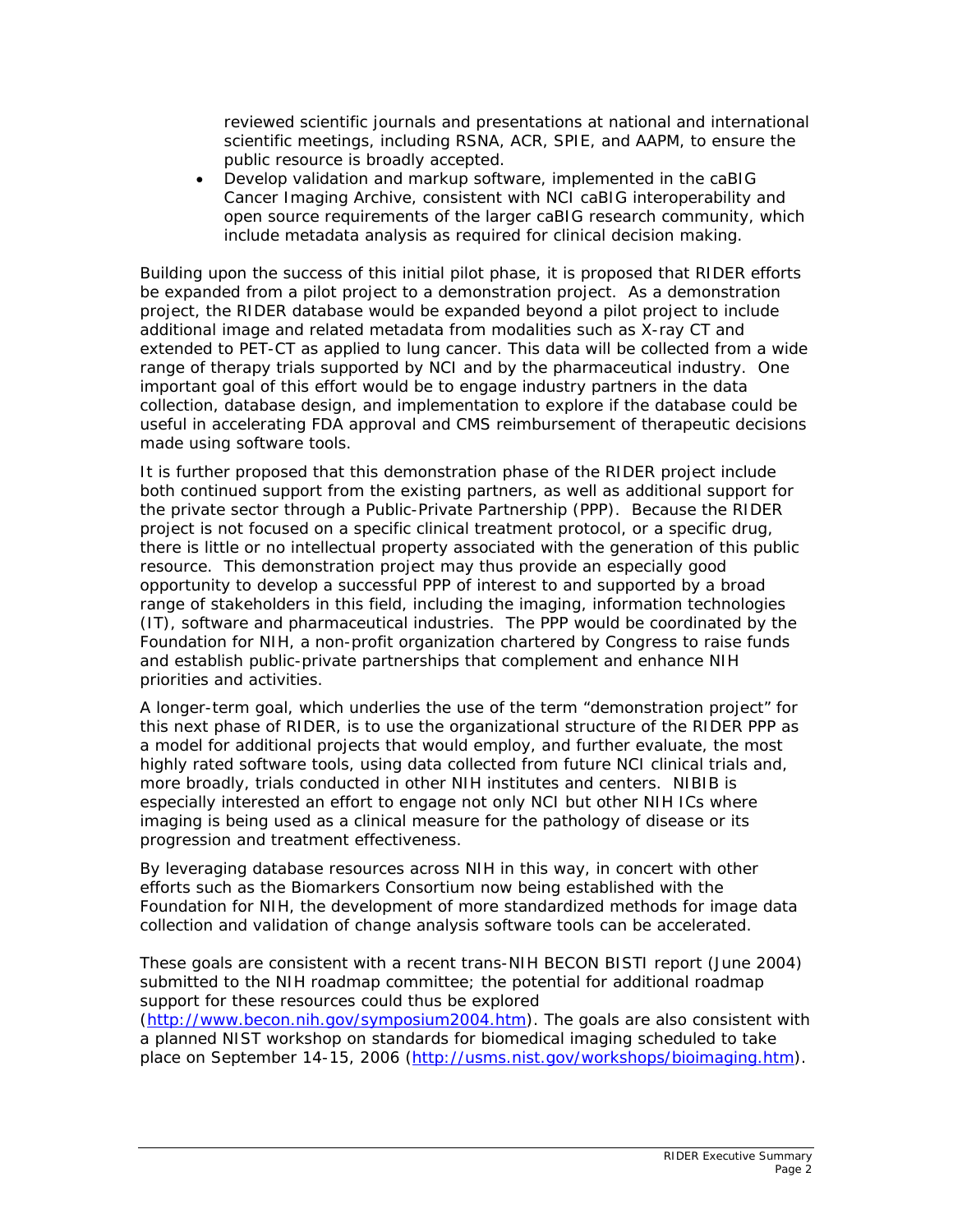**2. Progress report and planned project time lines:** The following is an estimated budget and is dependent on the level of private sector (industry) interest in populating the database with CT and/or PET-CT data, case accrual requirements (and thus the number of data collection sites needed), the scope of annotation requirements for CT and/or PET-CT data for lung cancer, and the level of private sector (industry) interest in creating standardized methods for software assessment. The project scope and budget will be reviewed with potential private sector (industry) stakeholders and, based upon those discussions, a detailed project budget, plan, and timeline will be established.

# **Deliverables Completed - May 2006:**

- Accrual of image data into the RIDER database with advanced lung CA patients; currently over a 150 serial CT exams acquired, over 60 cases on the web.
- Initial annotation of 20 cases using the full implementation of the RECIST criteria, with two independent observers.
- Initial implementation of the RSNA MIRC software for image data collection that meets all de-identification and patient confidentiality requirements and permits a user friendly means to collect and archive image data through firewalls and from multiple sites both nationally and internationally ([http://mirc.rsna.org/mirc/query\)](http://mirc.rsna.org/mirc/query).
- Integration of the open source MIRC software as part of the NCI caBIG infrastructure. Initial development of the web accessible public resource and query system, with second release implanted April 2006; version 3 due in September 2006 [\(http://imaging.nci.nih.gov/i3/](http://imaging.nci.nih.gov/i3/)).
- White paper on database design and requirements for imaging protocols, data annotation, markup, image registration and methods to demonstrate the functionality of this database as a means to measure the relative performance of change analysis software tools.
- Leveraged experience of NCI's LIDC-IDRI Public-Private Partnership, initiated in September 2005 (supported by eight imaging and PACS companies) to ensure industry requirements are met: for this resource ([http://www.fnih.org/partners/research\\_environment/IDRI.shtml\)](http://www.fnih.org/partners/research_environment/IDRI.shtml).
- Engagement of the FDA CDRH: implemented two fellowship positions at CDRH to address to change analysis problem from a statistical framework, funded by NCI and NIBIB, consistent with NCI-FDA Interagency Oncology Task Force ([http://iotftraining.nci.nih.gov/\)](http://iotftraining.nci.nih.gov/).
- NIST support for imaging standards requested for FY07 and beyond ([http://www.nist.gov/public\\_affairs/factsheet/bioimaging.htm](http://www.nist.gov/public_affairs/factsheet/bioimaging.htm)).
- RIDER Initiative, which complements the recent DHHS Announcement "New Federal Health Initiative to Improve Cancer Therapy" ([http://www.fda.gov/oc/mous/domestic/FDA-NCI-CMS.html\)](http://www.fda.gov/oc/mous/domestic/FDA-NCI-CMS.html).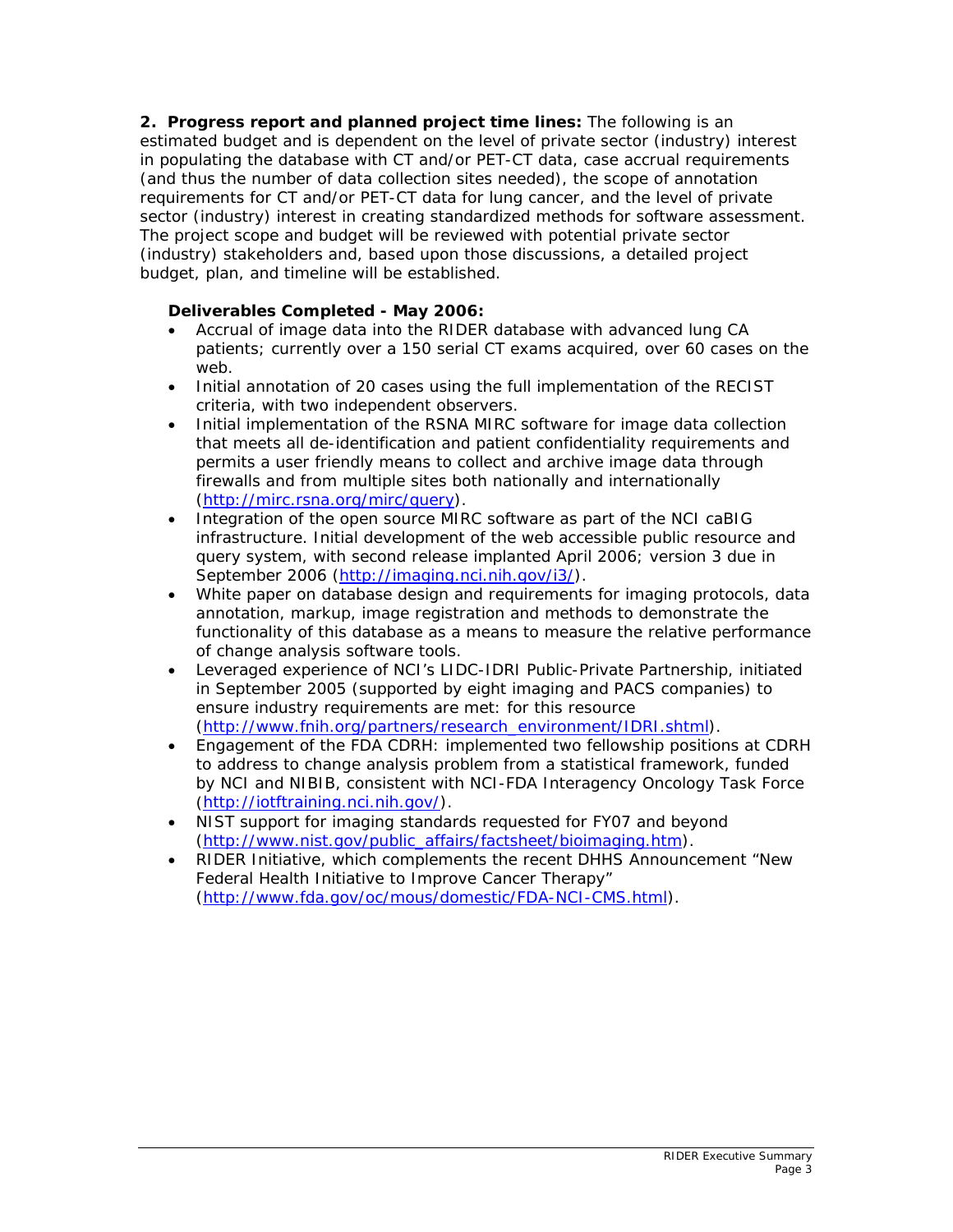## **Proposed Deliverables - Fall 2006:**

- Completion of Version 2 of this document to cover PET-CT database design for lung cancer.
- Complete accrual of over 200 serial CT cases, for a range of lung cancer stages.
- Completion of initial annotation using the RECIST criteria for 100 serial cases.
- Extend the MIRC and caBIG IT infrastructure to include the transfer of annotated, marked up data, and meta-data from multiple sites, to populate the RIDER database.
- Develop a consensus on what constitutes acceptable lung cancer outcomes, for the purposes of correlation with change analysis results.
- Develop an initial consensus with industry on the scope of the RIDER project based on the RIDER white paper. It is anticipated that the RIDER project will be expanded to include about 1,000 CT annotated cases over two years (2006-2008), depending on the level of interest by the private sector (industry).
- Develop initial agreements with industry to explore development of standardized methods for benchmarking software tools, in partnership with NIST, to be exercised in 2007-2008 (<http://usms.nist.gov/workshops/bioimaging.htm>).
- Initiate a RIDER pilot PET-CT image database resource for lung cancer with data collection from NCI and pharmaceutical drug trials. See the planned NCI Society of Nuclear Medicine workshop ([http://interactive.snm.org/index.cfm?PageID=4901&RPID=4912\)](http://interactive.snm.org/index.cfm?PageID=4901&RPID=4912).

## **Proposed Deliverables for Year 1 - Fall 2007:**

- Complete the annotation and markup of 500 serial CT cases*.*
- Finalize the web accessible public resource and query system.
- Publish all scientific criteria for CT database design and its functionality.
- Continue collection for 250 cases and initiate the annotation of PET-CT data.

#### **Proposed Deliverables for Year 2 - Fall 2008:**

- Complete the collection and annotation of all CT cases.
- Initial efforts to create standards for software tools assessment with NIST.
- Complete the collection and annotation of 500 PET CT data.
- Initiate efforts to create standards for software assessment for PET-CT, to be completed in early 2009 or later, in collaboration with NIST.

#### **3. Clarification of the Goals of the Federal Trans-Agency Oncology Biomarker Qualification Initiative (OBQI) and the RIDER Project**

#### **OBQI Initiative:**

Two important categories of biomarkers are biological indicators of disease and markers of therapeutic efficacy. They may involve assessment of genomic and proteomic alterations using laboratory methods or *in vivo* biomedical imaging methods. Recent work has shown that biomedical imaging methods, such as X-ray CT, and more recently FDG-PET, provide a means for early indication of drug response.

These research advances have recently resulted in a federal inter-agency announcement of a Memorandum of Understanding (MOU) among the FDA, NIH and CMS. These agencies have agreed to collaborate on improving the development of cancer therapies, in part through the use of biomarkers that correlate with clinical